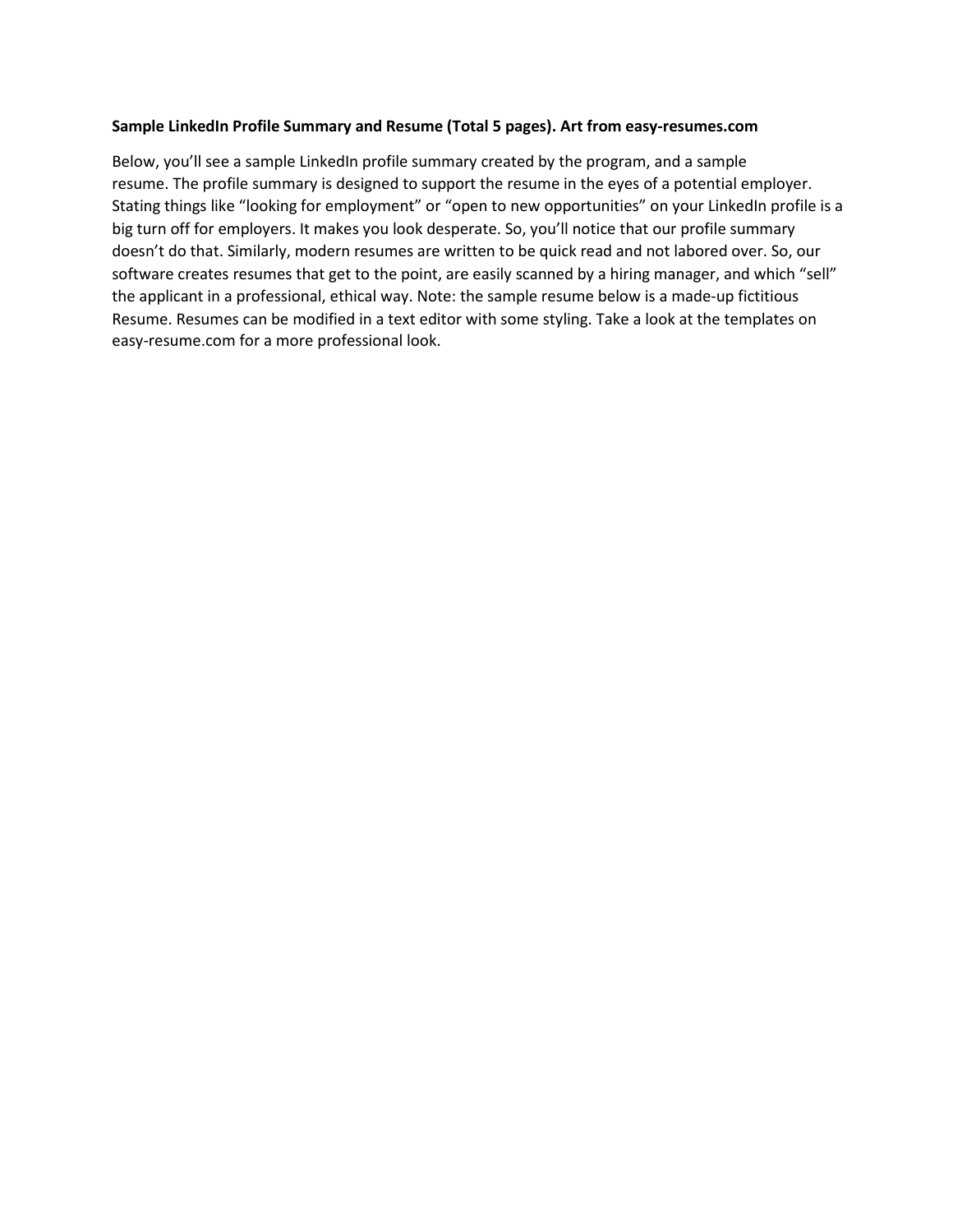## **Sample LinkedIn Profile Summary**

*Welcome to my profile. I'm an open networker. Feel free to connect.* 

*Hi! I'm Lee Cole. I'm a serial entrepreneur, writer, and speaker. I've built two successful marketing businesses from scratch. I'm turning the second one of those into a specialized software business.* 

*Before I tell you more about me and what I do, let me tell you a little about how I got here.* 

*I always knew I wanted to be an entrepreneur. After studying engineering at Auburn for three years, I decided that working for large corporations wasn't the route I wanted to take. So, I quit school and went into sales. I sold copying machines and various other business to business products for fifteen years. After that, I started my own marketing firm, and then my own publishing company.* 

*My ideal job is being the CEO of a growing tech company.* 

## *My skills include:*

- *Excellent leadership skills*
- *Excellent communication skills*
- *Experienced in project management and strategic planning*
- *Excellent ability at team building and motivation*

*Specifically, I've accomplished the following:* 

- *Achieved ten years of double-digit growth for two businesses*
- *Successfully built two seven figure businesses from the ground up*
- *Over two decades experience in business to business sales*
- *Responsible for the over 50% growth of EZ Profit Software in 2017*

*The main thing I bring to the table is this…* 

*I help others see the vision and stay focused on it.* 

*Specifically, …* 

*I solve problems by empowering others.* 

## *Bottom line...*

*I bring leadership, maturity, vision, and creativity to the strategic management and building of start-up businesses.*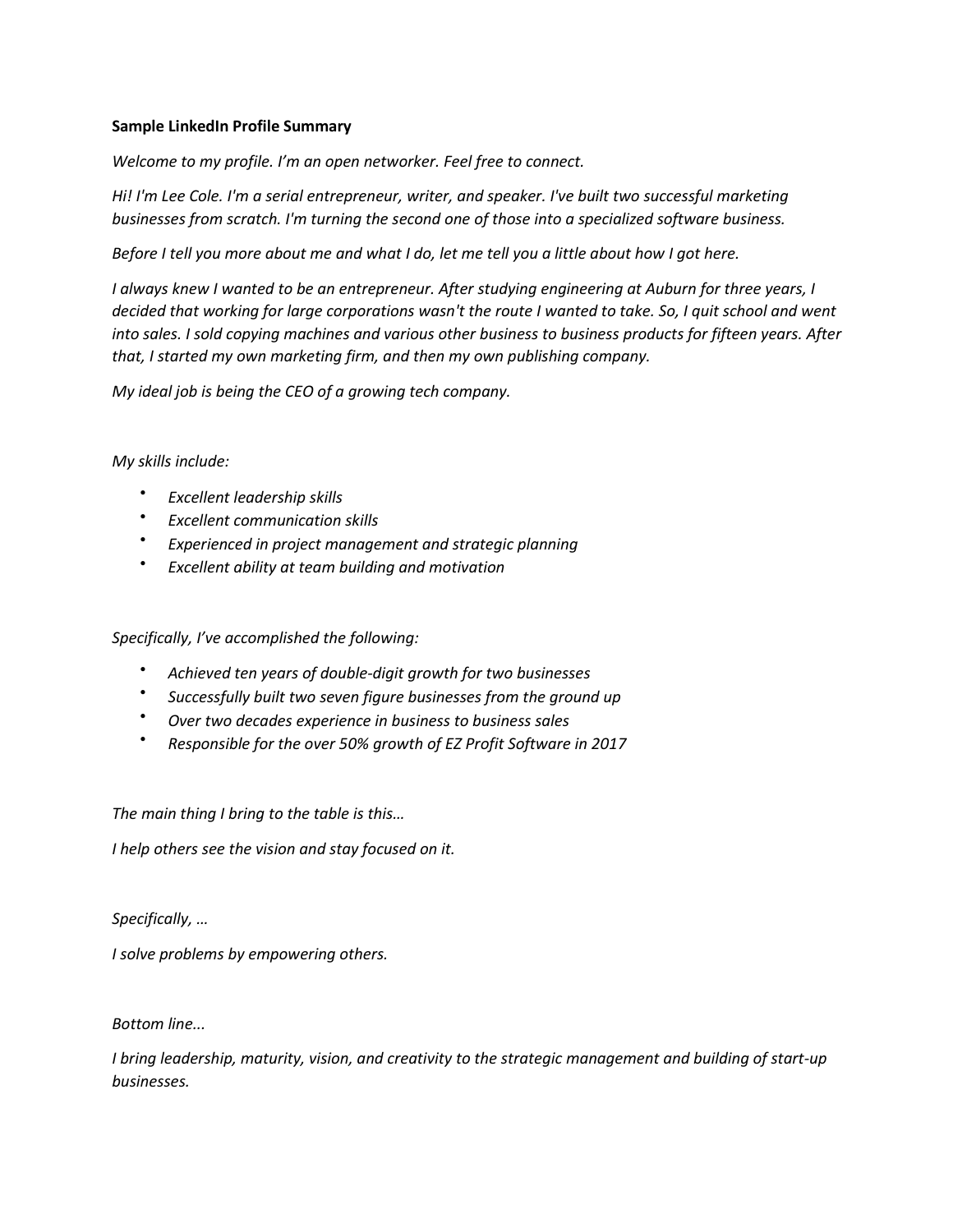*Please reach out to me! I value all networking opportunities!* 

*Lee Cole* 

*Advertising & Media CEO EZ Profit Software 123 Main Street Atlanta, Georgia 12345 blah@blahblahblah.com 123-456-7891 123-456-7898 linkedin.com/in/leecoleonline/ facebook.com/leecoleonline twitter.com/absolutelee*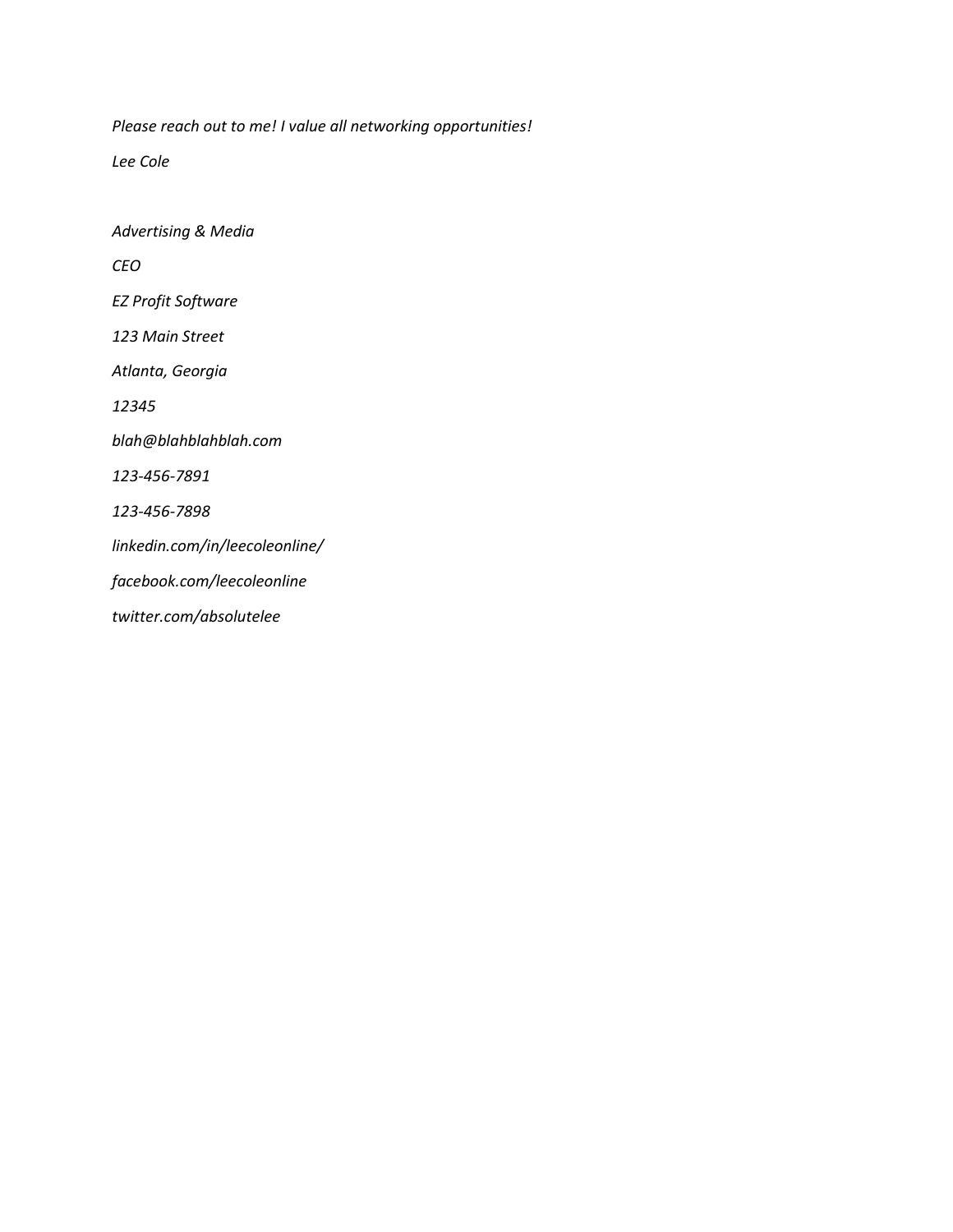#### **Sample Resume**

(Note: You have to add whatever formatting you want to the resume. So, the bolded parts below, and the larger font for "Lee Cole" are added manually. Our software isn't meant to be a word processor. It's meant to massively shorten the time it takes to create a resume, and also to force you to write a resume in the style that's in demand by hiring managers today.)

# *Lee Cole*

*CEO EZ Profit Software | 123 Main Street Atlanta, Georgia 12345 | blah@blahblahblah.com 123-456- 7891 | linkedin.com/in/leecoleonline* 

*DESIRED JOB: CEO Growing Tech Company* 

### *SUMMARY OF QUALIFICATIONS*

- *Ten years' experience in management and business growth.*
- *Adept at team building.*
- *Noted for two start-ups.*
- *Skilled at leadership, team building, and strategic management.*
- *Experienced in start-up management.*
- *Successful at taking ideas and implementing them in a business setting.*

#### *SELECTED ACHIEVEMENTS*

- *Started first successful company in 2010.*
- *Achieved multiple years of double-digit growth of two start-up companies.*

## *EXPERIENCE*

- *January 2008 Present | CEO | EZ Profit Software | Atlanta, GA*
- *January 2002 January 2008 | Department Head Mathematics | XXXX County Schools | Georgia*
- *1998 2002 | Foreign Language Instructor | University | Atlanta, GA*